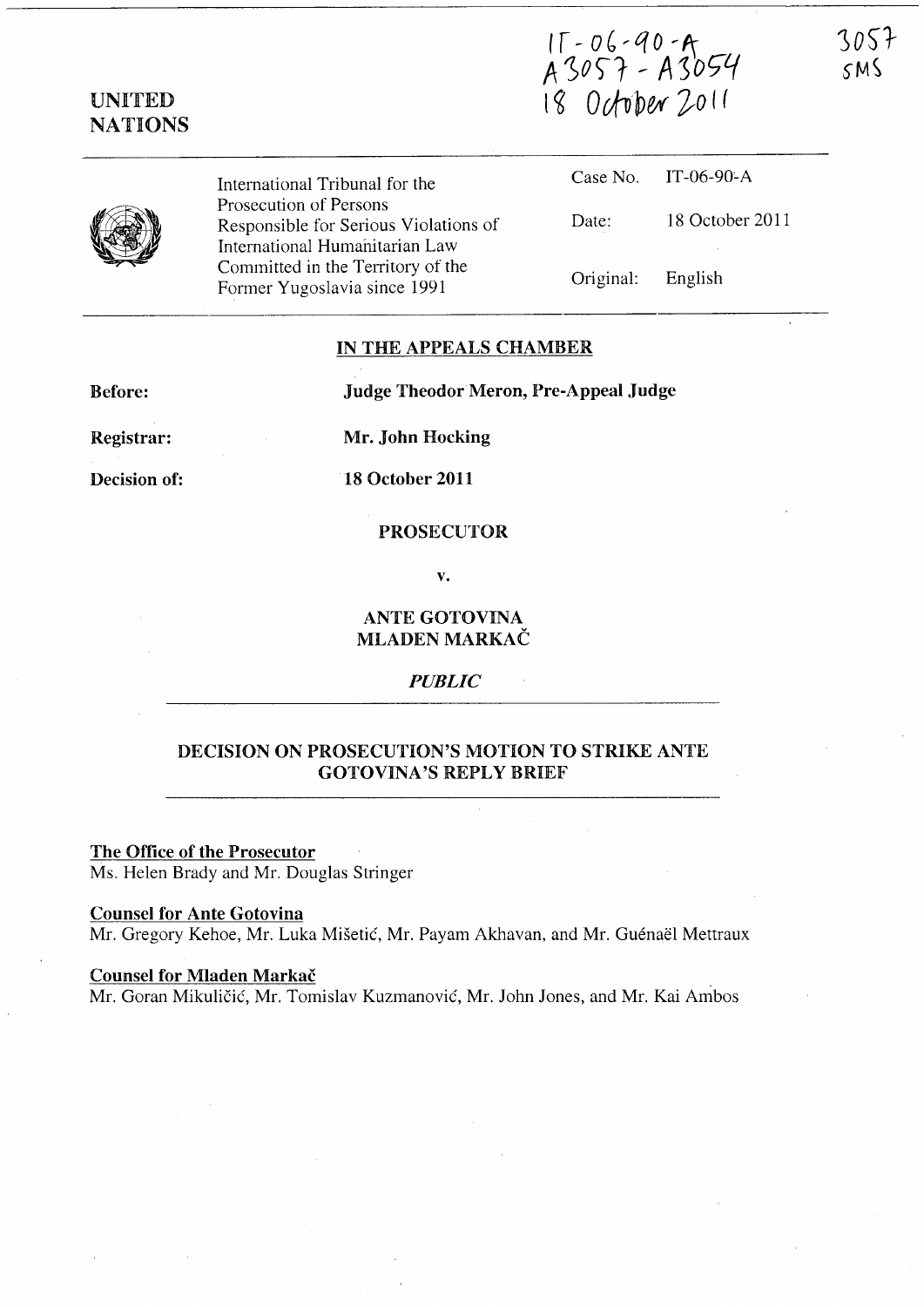I, THEODOR MERON, Judge of the Appeals Chamber of the International Tribunal for the Prosecution of Persons Responsible for Serious Violations of International Humanitarian Law Committed in the Territory of the Former Yugoslavia since 1991 ("Tribunal"), and Pre-Appeal Judge in this case,<sup>1</sup>

RECALLING the "Reply Brief of Appellant Ante Gotovina" filed confidentially by Ante Gotovina ("Gotovina") on 27 September 2011 ("Reply Brief');

BEING SEISED OF the "Motion to Strike Ante Gotovina's Reply Brief' filed confidentially by the Office of the Prosecutor ("Prosecution") on 3 October 2011 ("Motion");

NOTING the Prosecution's contentions that Annex A of the Reply Brief ("Annex A") is argumentative and should have been included in the word count,<sup>2</sup> that including Annex A in the word count results in the Reply Brief exceeding the 15,000 word limit set by the Pre-Appeal Judge, and that the Reply Brief should thus be stricken; $3$ 

NOTING "Ante Gotovina's Response to Prosecution Motion to Strike Appellant's Reply Brief' filed confidentially on 7 October 2011 ("Response"), in which Gotovina argues that Annex A is not argumentative but "merely provides record references to support the Appellant's arguments *contained in the body* of the Reply Brief";<sup>4</sup>

NOTING the "Prosecution Reply in Support of its Motion to Strike Ante Gotovina's Reply Brief' filed confidentially on 11 October 2011 ("Reply"), in which the Prosecution opposes Gotovina's arguments and reiterates its contention that the Reply Brief exceeds the word  $\text{limit}$ ;

**CONSIDERING** that, pursuant to paragraph  $(C)(6)$  of the Practice Direction on the Length of Briefs and Motions ("Practice Direction"), annexes do not count towards the word limit, provided that they do not contain "legal or factual arguments, but rather references, source materials, items from the record, exhibits, and other relevant, non-argumentative material"; $\frac{6}{3}$ 

<sup>I</sup>Order Designating a Pre-Appeal Judge, 30 May 2011.

 $<sup>2</sup>$  Motion, paras 1, 3.</sup>

Motion, para. 1.

<sup>&</sup>lt;sup>4</sup> Response, para. 3 (emphasis in the original). See also Response, paras 1-3, *citing Prosecutor v. Naser Orić*, Case No. IT-03-68-A, Decision on the Motion to Strike Annexes A, C, D and E of the Prosecution's Appeal Brief, 18 May 2007 *("Oric*' Appeal Decision of 18 May 2007").

Reply, para. 1.

<sup>&</sup>lt;sup>6</sup> Practice Direction on the Length of Briefs and Motions, IT/184 Rev. 2, 16 September 2005.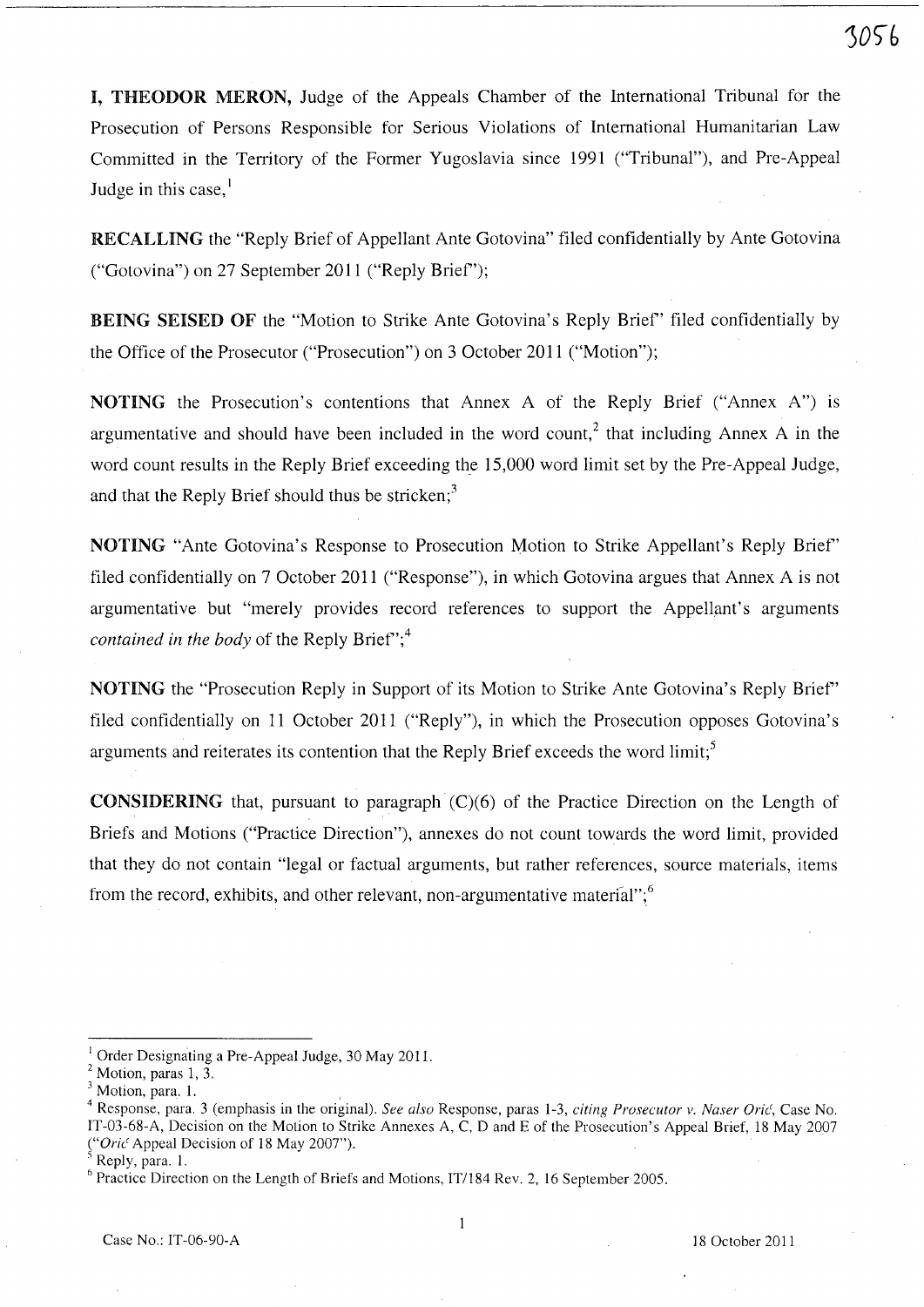CONSIDERING that "an annex that provides description for some of the references cited does not necessarily lead to the conclusion that the annex has argumentative content" and that "the interests of justice may even allow for a very limited amount of argumentative material in an annex";<sup>7</sup>

CONSIDERING that parties have some discretion with respect to the contents of annexes, and that the Appeals Chamber will intervene only where such discretion is abused; $8$ 

CONSIDERING that the determination of whether an annex is inappropriately argumentative has to be made on a case-by-case basis;<sup>9</sup>

NOTING that even if an annex gives a clear overview of a party's positions, this does not necessarily prove that the annex is argumentative;  $10$ 

NOTING that Annex A consists of a chart, principally composed of numbers and brief descriptions, relating to artillery shelling of targets in Knin, including the date and time these targets were fired on, the number of projectiles, and references to relevant paragraphs in the Trial Judgement;

FINDING that considered in context, Annex A is not inconsistent with the criteria set out by the Practice Direction;<sup>11</sup>

FINDING that there is no reason to maintain the confidentiality of the Motion, Response, and Reply;

### FOR THE FOREGOING REASONS,

DISMISS the Motion; and

o

DIRECT the Registry to lift the confidentiality of the Motion, Response, and Reply.

Oric Appeal Decision of 18 May 2007, para. 7.

<sup>8</sup>*Oric* Appeal Decision of 18 May 2007, para. 7. *See also Prosecutor v Naser Oric,* Case No. IT-03-68-A, Decision on the Motion to Strike Defence Reply Brief and Annexes A-D, 7 June 2007, para. 6.

*Orić* Appeal Decision of 18 May 2007, para. 7.

<sup>&</sup>lt;sup>10</sup> *Orić* Appeal Decision of 18 May 2007, para. 7.

<sup>&</sup>lt;sup>11</sup> Cf. Oric<sup> $\overline{A}$ </sup> Appeal Decision of 18 May 2007.